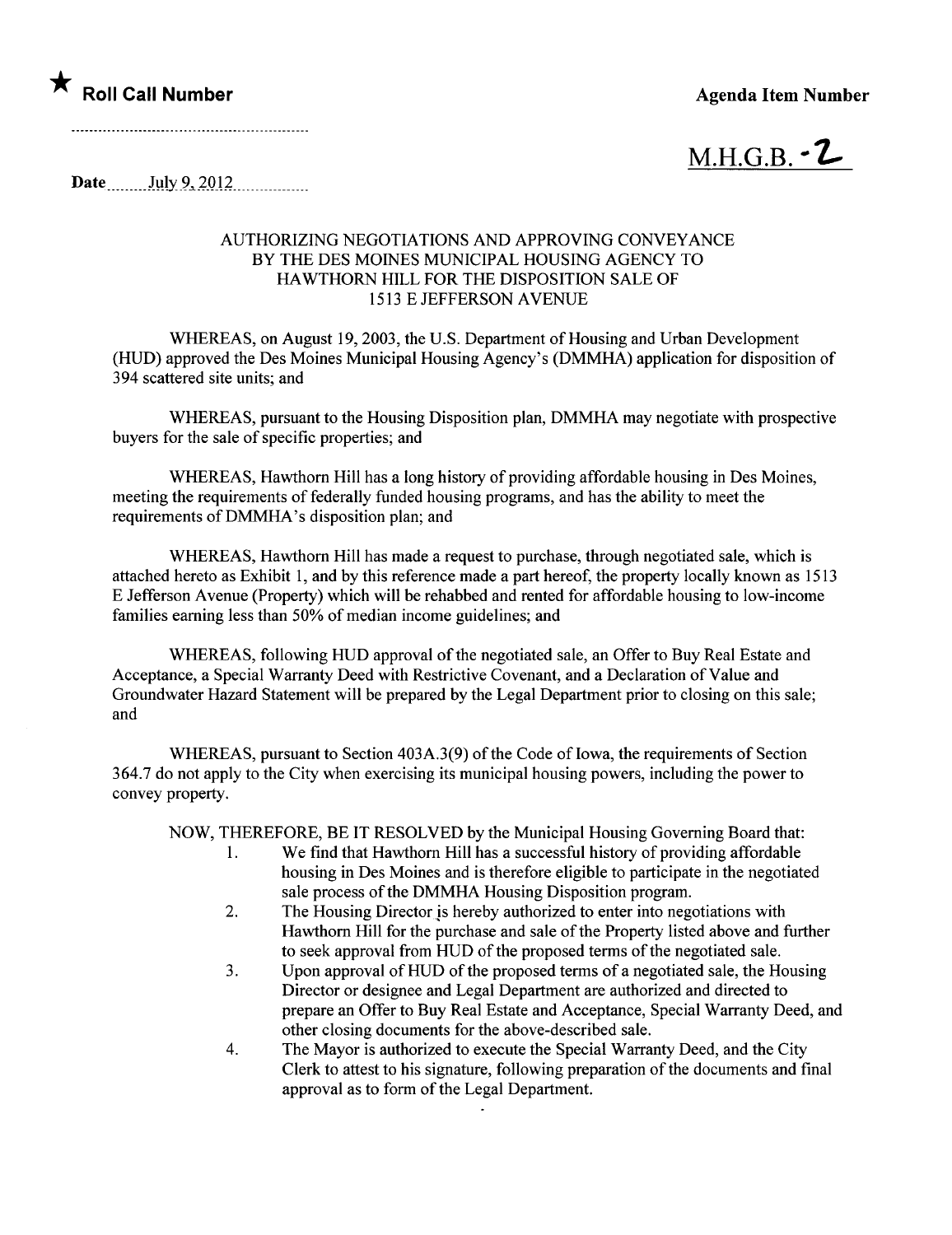

 $M.H.G.B. - Z$ 

Date  $_{\text{July }9,2012}$ 

5. The City Manager or his designee is hereby authorized to execute all other related documents on behalf of the City subject to final approval of the documents by the Legal Department and execution of the documents by the buyer, and DMMHA staff are authorized to proceed to closing on the sale of the Property.

BE IT FURTHER RESOLVED that should negotiations and/or property sale not be successfully concluded with Hawthorn Hill and approved by HUD by March 9, 2013, the Property referenced above shall be considered immediately available for other sales options pursuant to DMMHA's Housing Disposition plan.

(Board Communication No.  $12.351$ )

Moved by to adopt.

Approved as to form:<br> $M_{MMA}$  / frank

Glenna K. Frank Assistant City Attorney

| <b>M.H.G.B. ACTION</b> | <b>YEAS</b> | <b>NAYS</b> | <b>PASS</b> | <b>ABSENT</b>   | <b>CERTIFICATE</b>                                                                                                                                                                                                                                                                                                               |  |
|------------------------|-------------|-------------|-------------|-----------------|----------------------------------------------------------------------------------------------------------------------------------------------------------------------------------------------------------------------------------------------------------------------------------------------------------------------------------|--|
| <b>COWNIE</b>          |             |             |             |                 | I, DIANE RAUH, City Clerk of said City hereby<br>certify that at a meeting of the City of Des<br>Moines, Municipal Housing Agency Governing<br>Board, held on the above date, among other<br>proceedings the above was adopted.<br>IN WITNESS WHEREOF, I have hereunto set my<br>hand and affixed my seal the day and year first |  |
| <b>COLEMAN</b>         |             |             |             |                 |                                                                                                                                                                                                                                                                                                                                  |  |
| <b>GRIESS</b>          |             |             |             |                 |                                                                                                                                                                                                                                                                                                                                  |  |
| <b>HENSLEY</b>         |             |             |             |                 |                                                                                                                                                                                                                                                                                                                                  |  |
| <b>MAHAFFEY</b>        |             |             |             |                 |                                                                                                                                                                                                                                                                                                                                  |  |
| <b>MEYER</b>           |             |             |             |                 |                                                                                                                                                                                                                                                                                                                                  |  |
| <b>MOORE</b>           |             |             |             |                 |                                                                                                                                                                                                                                                                                                                                  |  |
|                        |             |             |             |                 | above written.                                                                                                                                                                                                                                                                                                                   |  |
| <b>TOTAL</b>           |             |             |             |                 |                                                                                                                                                                                                                                                                                                                                  |  |
| <b>MOTION CARRIED</b>  |             |             |             | <b>APPROVED</b> |                                                                                                                                                                                                                                                                                                                                  |  |
|                        |             |             |             |                 | City Clerk                                                                                                                                                                                                                                                                                                                       |  |
| Mayor                  |             |             |             |                 |                                                                                                                                                                                                                                                                                                                                  |  |